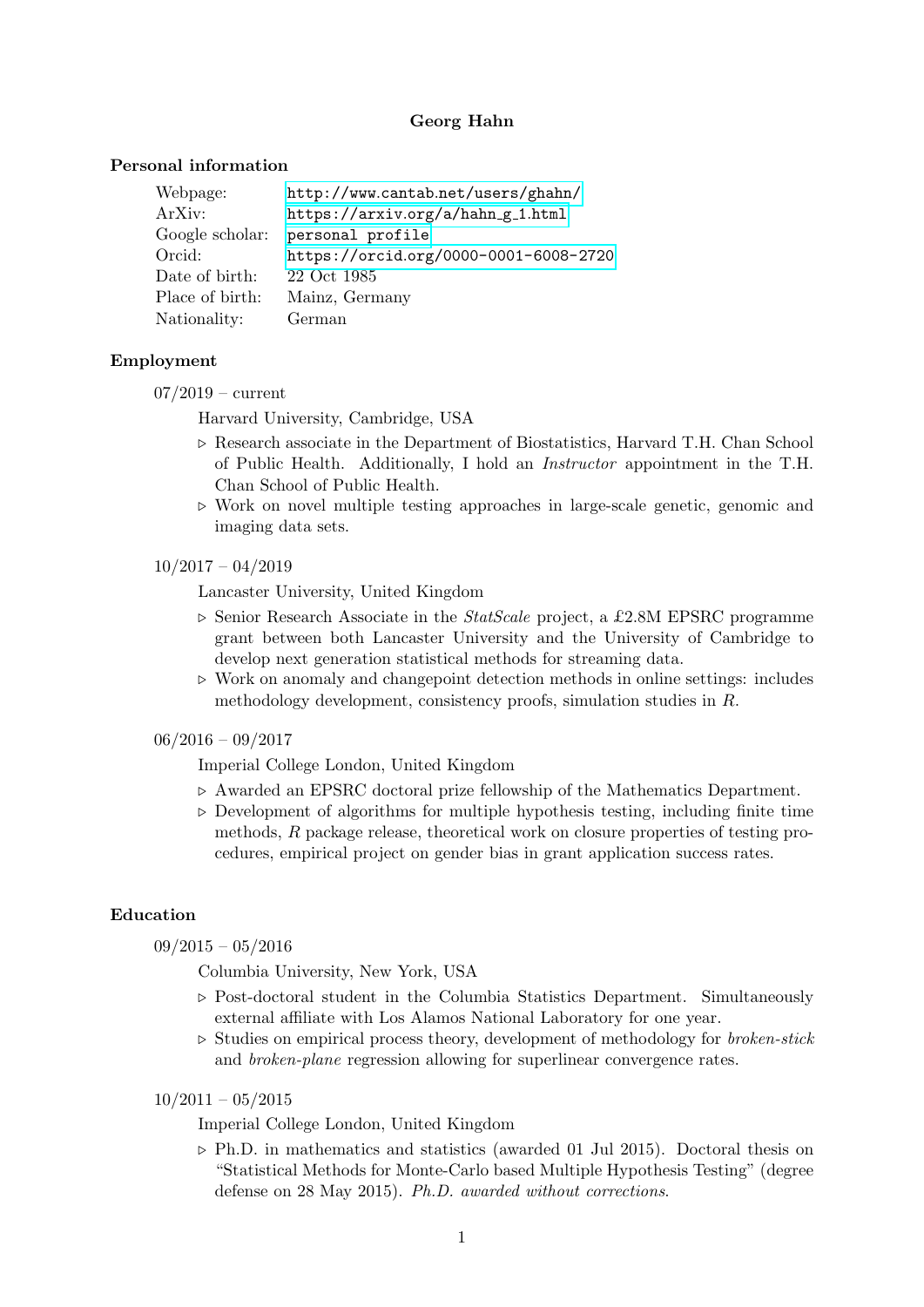- $\triangleright$  Methodological work on multiple hypothesis testing with Monte Carlo approximated p-values, proof of correctness of developed methods, R package release, real data studies in R, development of multiple testing heuristics and theoretical frameworks incorporating existing methods, optimality results.
- $02/2011 06/2011$

Universidad Complutense de Madrid, Spain

- $\triangleright$  Erasmus foreign study in Spain (one semester) as exchange student in physics.
- $\triangleright$  Modules in Spanish on algebraic geometry, time series, thermodynamics, atomic and quantum physics.

### $10/2009 - 06/2010$

University of Cambridge, United Kingdom

- $\triangleright$  Certificate of Advanced Study in Mathematics/ Part III (awarded 17 Jun 2010, MA.St. awarded in retrospect on 22 Oct 2011): merit (beta+)
- $\triangleright$  Modules: commutative algebra, elliptic curves, statistical theory, time series and Monte Carlo inference, mathematics of operational research.
- $\triangleright$  Part III essay on block-sorting data compression.

#### $05/2008 - 01/2011$

Johannes Gutenberg University, Mainz, Germany

- $\triangleright$  M.Sc. in Mathematics (awarded 24 Jan 2011): overall grade 1.0
- $\triangleright$  Modules: algebraic number theory, number theory, local fields, algebraic geometry, stochastic calculus, partial differential equations, numerics of partial differential equations, minor: computer science.
- $\triangleright$  Master's thesis on proving primality in polynomial time.
- $04/2006 10/2008$

Johannes Gutenberg University, Mainz, Germany

- $\triangleright$  Intermediate diploma in Physics (awarded 20 Oct 2008): overall grade 1.4
- $\triangleright$  Modules: experimental physics, theoretical physics, mathematics, minor: computer science.

#### $04/2005 - 05/2008$

Johannes Gutenberg University, Mainz, Germany

- $\triangleright$  B.Sc. in Mathematics (awarded 08 May 2008): overall grade 1.2
- $\triangleright$  Modules: algebra, computer algebra, analysis, differential equations and function theory, numerical mathematics, stochastic calculus, topology, numerical solutions of differential equations, minor: computer science.
- $\triangleright$  Bachelor's thesis on parallel integer factorisation using the *Quadratic Sieve.*

### Research visits

 $05/2019 - 06/2019$ 

Los Alamos National Laboratory, New Mexico, USA

- $\triangleright$  Invited to Los Alamos to work on the project "Optimizing the spin reversal transform on the D-Wave 2000Q".
- $\triangleright$  Explored ways of increasing the precision of the D-Wave 2000Q annealer through applying a tailored spin reversal to the QUBO/Ising problem under consideration.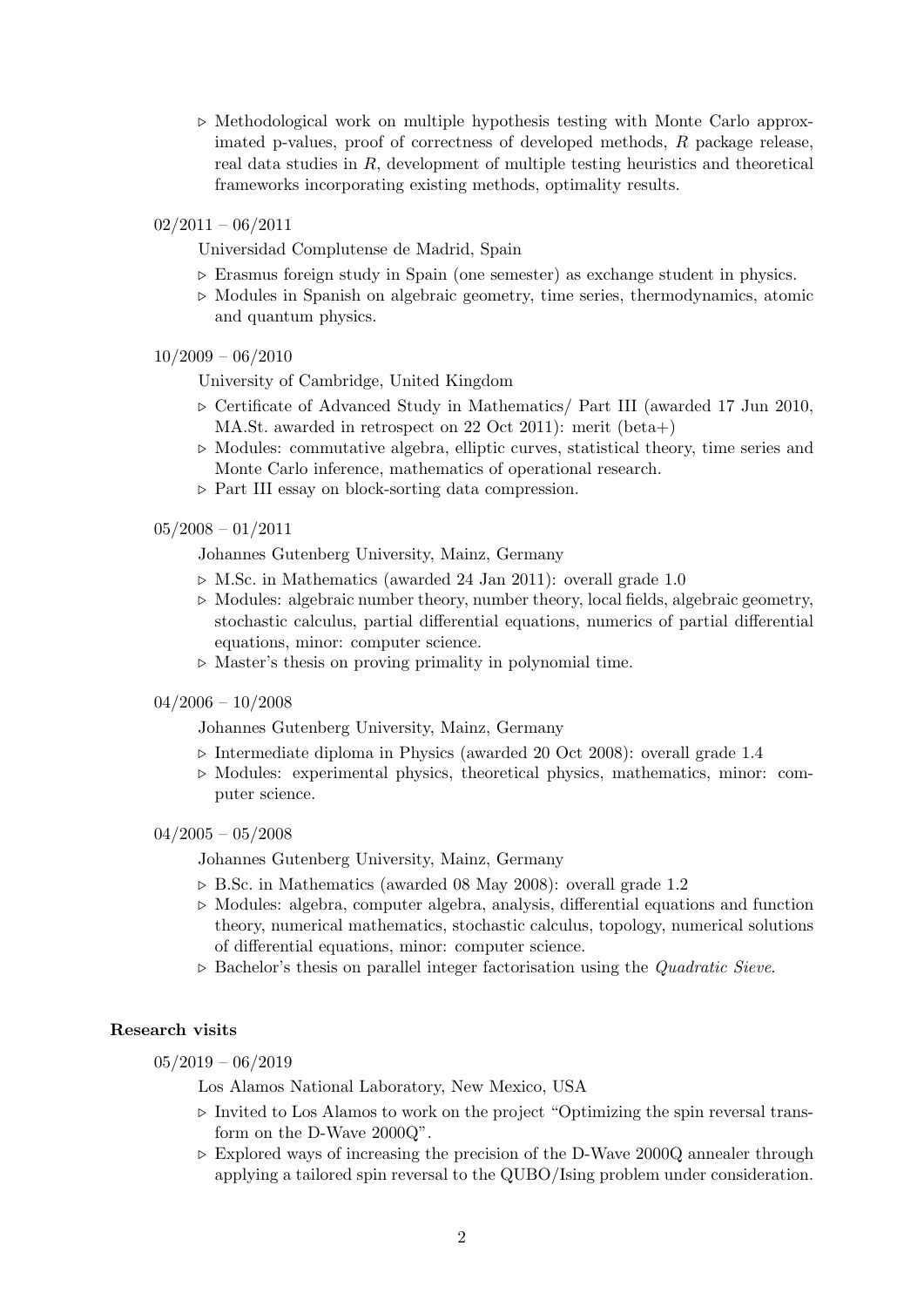### $08/2018 - 09/2018$

Lawrence Livermore National Laboratory, California, USA

- $\triangleright$  Invited for a project on scalable neuromorphic computing.
- $\triangleright$  Explored suitability of IBM's *TrueNorth* neuromorphic chip for solving quadratic unconstrained binary optimisation (QUBO) problems. Developed methods to transform QUBO connectivity structure and to assess/improve precision.

### $03/2018 - 04/2018$

University of Cambridge (Isaac Newton Institute), United Kingdom

 $\triangleright$  Research stay in Cambridge as part of the *StatScale* cooperation.

### $03/2017 - 04/2017$

Los Alamos National Laboratory, New Mexico, USA

- $\triangleright$  Invited to Los Alamos for the *LDRD Rapid Response* research project "Preprocessing Methods for Scalable Quantum Annealing".
- $\triangleright$  Explored the use of *persistency* and *roof duality* methods to reduce the number of binary variables in Ising models, thus increasing problem sizes soluble on a quantum annealer. Code written in Python.

### 08/2016 – 09/2016

Los Alamos National Laboratory, New Mexico, USA

- $\triangleright$  Invited to Los Alamos for the *ISTI NSEC* research project "Efficient combinatorial optimization using quantum computing" using one of the world's three available D-WAVE 2X quantum annealers.
- $\triangleright$  Compared D-Wave to best available heuristics for two NP-hard graph problems in order to demonstrate a quantum advantage for the two problem classes.

### $06/2015 - 08/2015$

Los Alamos National Laboratory, New Mexico, USA

- $\triangleright$  Selected as one of six participants of the *Information Science and Technology* Center (ISTI/ASC) Co-Design Summer School as a fully funded Ph.D. student.
- $\triangleright$  Extended state-of-the-art molecular dynamics software (in  $C_{++}$ ) with novel graph partitioning methods for faster molecular dynamics simulations.

# 08/2014 – 09/2014

Columbia University, New York, USA

- $\triangleright$  Research visit of the Mailman School of Public Health during my Ph.D.
- $\triangleright$  Work on central limit theorems in physics with Professor Ian McKeague, Columbia University. Conducted simulations in  $R$  and contributed to shortening of proofs.

# 11/2010 – 01/2011

Max Planck Institute for polymer research, Mainz, Germany

- $\triangleright$  Internship: student assistant programmer under the guidance of Dr Christoph Junghans and Dr Victor Ruehle.
- $\triangleright$  Software development in  $C++$  for the institute's [VOTCA](http://www.votca.org/) molecular dynamics package (spline fitting, documentation, php scripts for the [VOTCA](http://www.votca.org/) webpage).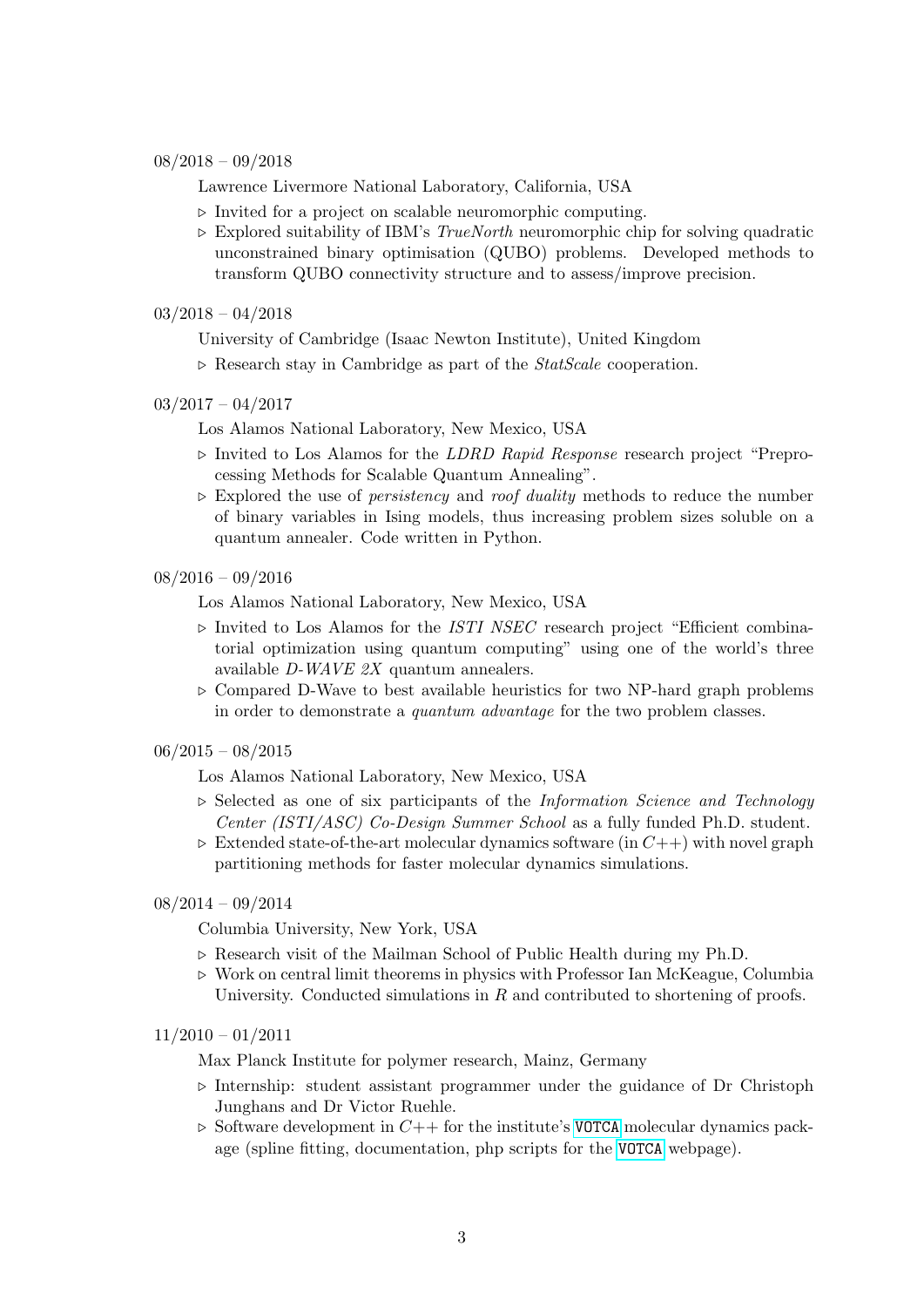### Publications

- 1. Pelofske, E.<sup> $\boxtimes$ </sup>, Hahn, G., O'Malley, D., Djidjev, H., and Alexandrov, B. (2022). Quantum annealing algorithms for Boolean tensor networks. [Sci Rep](https://doi.org/10.1038/s41598-022-12611-9), 12, 8539.
- 2. Pelofske,  $E^{\boxtimes}$ , Hahn, G., and Djidjev, H. (2022). Parallel quantum annealing. [Sci Rep](https://doi.org/10.1038/s41598-022-08394-8), 12, 4499.
- 3. Hahn,  $G^{\boxtimes}$ , Prokopenko, D., Lutz, S., Mullin, K., Tanzi, R., Cho, M., Silverman, E., and Lange, C. (2022). A Smoothed Version of the Lassosum Penalty for Fitting Integrated Risk Models Using Summary Statistics or Individual-Level Data. [Genes,](https://doi.org/10.3390/genes13010112) 13(1):112.
- 4. Pelofske, E., Hahn, G.<sup> $\Xi$ </sup>, and Djidjev, H. (2022). Inferring the Dynamics of the State Evolution During Quantum Annealing. [IEEE T Parall Distr](https://doi.org/10.1109/TPDS.2020.3044846), 33(2):310–321.
- 5. Hahn,  $G^{\boxtimes}(2022)$ . Online multivariate changepoint detection with type I error control and constant time/memory updates per series. [Stat Probabil Lett](https://doi.org/10.1016/j.spl.2021.109258), 181:109258.
- 6. Hahn, G.<sup> $\Xi$ </sup>, Wu, C., Lee, S., Lutz, S., Khurana, S., Baden, L., Haneuse, S., Qiao, D., Hecker, J., DeMeo, D., Tanzi, R., Choudhary, M., Etemad, B., Mohammadi, A., Esmaeilzadeh, E., Cho, M., Li, J., Randolph, A., Laird, N., Weiss, S., Silverman, E., Ribbeck, K., and Lange, C. (2021). Genome-wide association analysis of COVID-19 mortality risk in SARS-CoV-2 genomes identifies mutation in the SARS-CoV-2 spike protein that colocalizes with P.1 of the Brazilian strain. [Genet Epidemiol](https://doi.org/10.1002/gepi.22421), 45(7):685–693.
- 7. Barbosa, A., Pelofske, E., Hahn, G. $^{\boxtimes}$ , and Djidjev, H. (2021). Using machine learning for quantum annealing accuracy prediction. [Algorithms](https://doi.org/10.3390/a14060187), 14(6), 187.
- 8. Hahn, G. $^{\boxtimes}$ , Lutz, S., Laha, N., Cho, M., Silverman, E., and Lange, C. (2021) A fast and efficient smoothing approach to LASSO regression and an application in statistical genetics: polygenic risk scores for chronic obstructive pulmonary disease (COPD). [Stat](https://doi.org/10.1007/s11222-021-10010-0) [Comput](https://doi.org/10.1007/s11222-021-10010-0), 31(35):1–11.
- 9. Hahn,  $G^{\boxtimes}$ , Lee, S., Weiss, S., and Lange, C. (2021). Unsupervised cluster analysis of SARS-CoV-2 genomes reflects its geographic progression and identifies distinct genetic subgroups of SARS-CoV-2 virus. [Genet Epidemiol](https://doi.org/10.1002/gepi.22373), 45(3):316–323.
- 10. Hahn, G.<sup> $\boxtimes$ </sup>, Lutz, S., Hecker, J., Prokopenko, D., Cho, M., Silverman, E., Weiss, S., and Lange, C. (2021). locStra: Fast analysis of regional/global stratification in whole genome sequencing (WGS) studies. [Genet Epidemiol](https://doi.org/10.1002/gepi.22356), 45(1):82–98.
- 11. Pelofske,  $E^{\boxtimes}$ , Hahn, G., and Djidjev, H. (2021). Decomposition Algorithms for Solving NP-hard Problems on a Quantum Annealer. [J Sign Process Syst](https://doi.org/10.1007/s11265-020-01550-1), 93:405–420.
- 12. Hahn,  $G^{\boxtimes}$ , Fearnhead, P., and Eckley, I. (2020). BayesProject: Fast computation of a projection direction for multivariate changepoint detection. [Stat Comput](https://doi.org/10.1007/s11222-020-09966-2), 30:1691–1705.
- 13. Hahn,  $G^{\boxtimes}(2020)$ . On the expected runtime of multiple testing algorithms with bounded error. [Stat Probabil Lett](https://doi.org/10.1016/j.spl.2020.108844), 165:108844.
- 14. Gandy, A., Hahn, G.<sup> $\boxtimes$ </sup>, and Ding, D. (2019). Implementing Monte Carlo Tests with Pvalue Buckets. [Scand J Stat](https://doi.org/10.1111/sjos.12434), 47(3):950–967.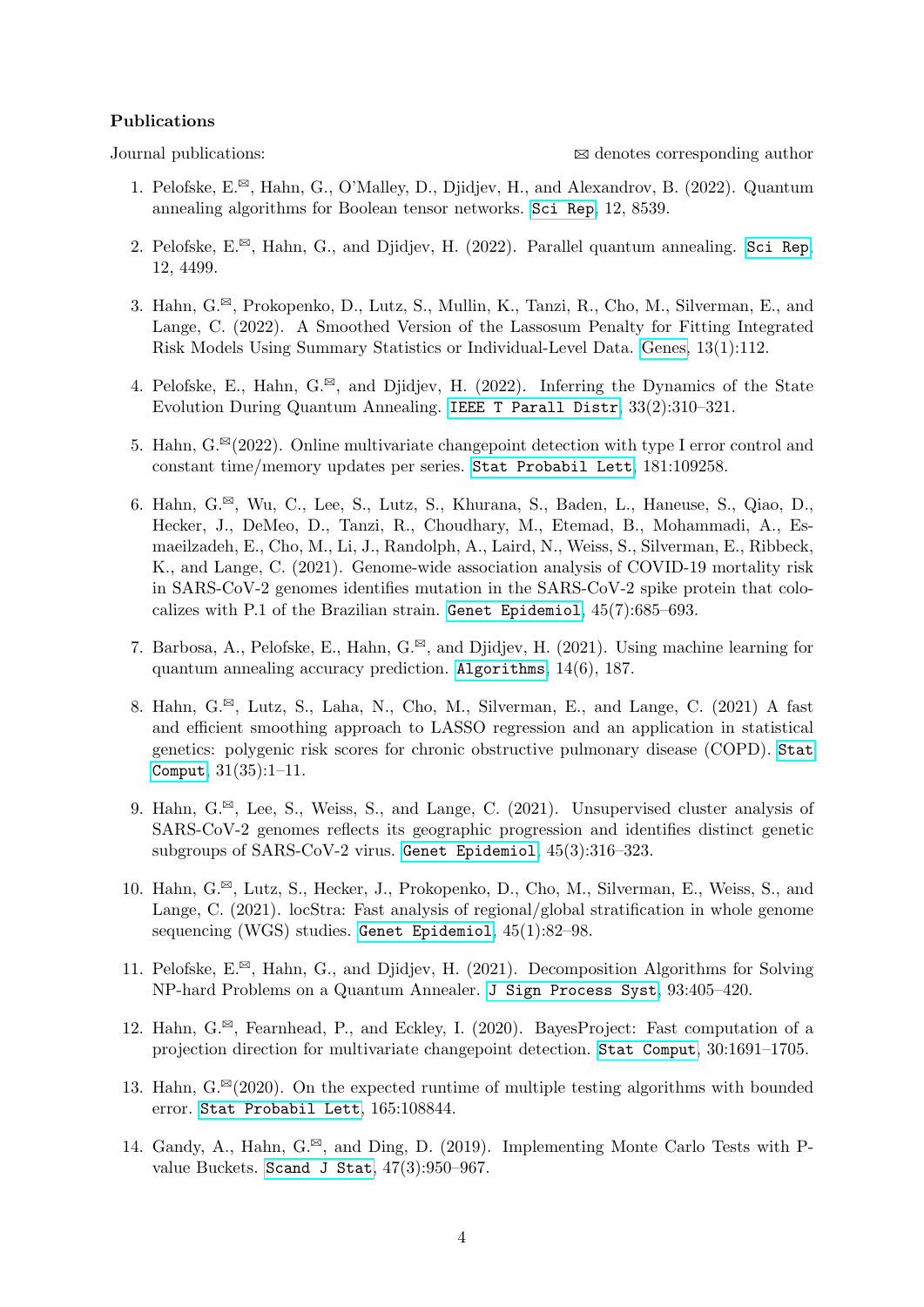- 15. Ding, D., Gandy, A., and Hahn,  $G^{\boxtimes}(2019)$ . A simple method for implementing Monte Carlo tests. [Computation Stat](https://doi.org/10.1007/s00180-019-00927-6), 35:1373–1392.
- 16. Hahn,  $G^{\boxtimes}(2019)$ . Optimal allocation of Monte Carlo simulations to multiple hypothesis tests. [Stat Comput](https://doi.org/10.1007/s11222-019-09906-9), 30:571–586.
- 17. Djidjev, H., Hahn, G.<sup> $\boxtimes$ </sup>, Mniszewski, S., Negre, C., and Niklasson, A. (2019). Using Graph Partitioning for Scalable Distributed Quantum Molecular Dynamics. [Algorithms](https://doi.org/10.3390/a12090187), 12(9), 187. Invited article for the Special Issue on Graph Partitioning: Theory, Engineering, and Applications.
- 18. Chapuis, G., Djidjev, H., Hahn, G. $^{\boxtimes}$ , and Rizk G. (2019). Finding Maximum Cliques on the D-Wave Quantum Annealer. [J Sign Process Syst](https://doi.org/10.1007/s11265-018-1357-8), 91(3–4):363–377.
- 19. Hahn,  $G^{\boxtimes}(2018)$ . Closure properties of classes of multiple testing procedures. [AStA Adv](https://doi.org/10.1007/s10182-017-0297-0) [Stat Anal](https://doi.org/10.1007/s10182-017-0297-0), 102(2):167–178.
- 20. Ghale, P., Kroonblawd, M., Mniszewski, S., Negre, C., Pavel, R., Pino, S., Sardeshmukh, V., Shi, G., and Hahn,  $G^{\boxtimes}(2017)$ . Task-based Parallel Computation of the Density Matrix in Quantum-based Molecular Dynamics using Graph Partitioning. [SIAM J Sci Comput](https://doi.org/10.1137/16M109404X), 39(6):C466–C480.
- 21. Gandy, A. and Hahn,  $G^{\boxtimes}(2017)$ . QuickMMCTest: quick multiple Monte Carlo testing. [Stat Comput](https://doi.org/10.1007/s11222-016-9656-z), 27:823–832.
- 22. Gandy, A. and Hahn,  $G^{\boxtimes}(2016)$ . A framework for Monte Carlo based multiple testing. [Scand J Stat](https://doi.org/10.1111/sjos.12228), 43(4):1046–1063.
- 23. Gandy, A. and Hahn,  $G^{\boxtimes}(2014)$ . MMCTest A Safe Algorithm for Implementing multiple Monte Carlo tests. [Scand J Stat](https://doi.org/10.1111/sjos.12085), 41(4):1083–1101.

Other publications:

- 1. Hahn,  $G^{\boxtimes}$ , Cho, M., Weiss, S., Silverman, E., and Lange, C. (2020). Unsupervised cluster analysis of SARS-CoV-2 genomes indicates that recent (June 2020) cases in Beijing are from a genetic subgroup that consists of mostly European and South(east) Asian samples, of which the latter are the most recent. [bioRxiv:2020.06.22.165936.](https://doi.org/10.1101/2020.06.22.165936)
- 2. Gandy,  $A^{\boxtimes}$ , Noven, R., and Hahn, G. (2018). Does the success of a grant application depend on gender, nationality, or ethnicity? An observational study. [SSRN:3272738](http://ssrn.com/abstract=3272738).
- 3. Hahn,  $G^{\boxtimes}$ , Banerjee, M., and Sen, B. (2017). Parameter estimation and inference in a two piece broken hyperplane model. [Paper preprint](http://www.cantab.net/users/ghahn/preprints/PhaseRegMultiDim.pdf).
- 4. Djidjev, H., Chapuis, G., Hahn, G., and Rizk, G. (2016). Efficient Combinatorial Optimization Using Quantum Annealing. Los Alamos Natl Lab Report. [arXiv:1801.08653](https://arxiv.org/abs/1801.08653).
- 5. Hahn, G. (2015). Statistical Methods for Monte-Carlo based Multiple Hypothesis Testing. [Doctoral thesis at Imperial College London](https://spiral.imperial.ac.uk:8443/handle/10044/1/25279).
- 6. Hahn, G. (2011). Polynomielle Primzahltests mit elliptischen Kurven. [Master thesis at](http://doi.org/10.25358/openscience-2841) [the University of Mainz](http://doi.org/10.25358/openscience-2841) (translation: Polynomial primality tests with elliptic curves).
- 7. Hahn, G. (2010). Block-Sorting Data Compression. [Cambridge Part III Essay](http://www.cantab.net/users/ghahn/preprints/part3.pdf).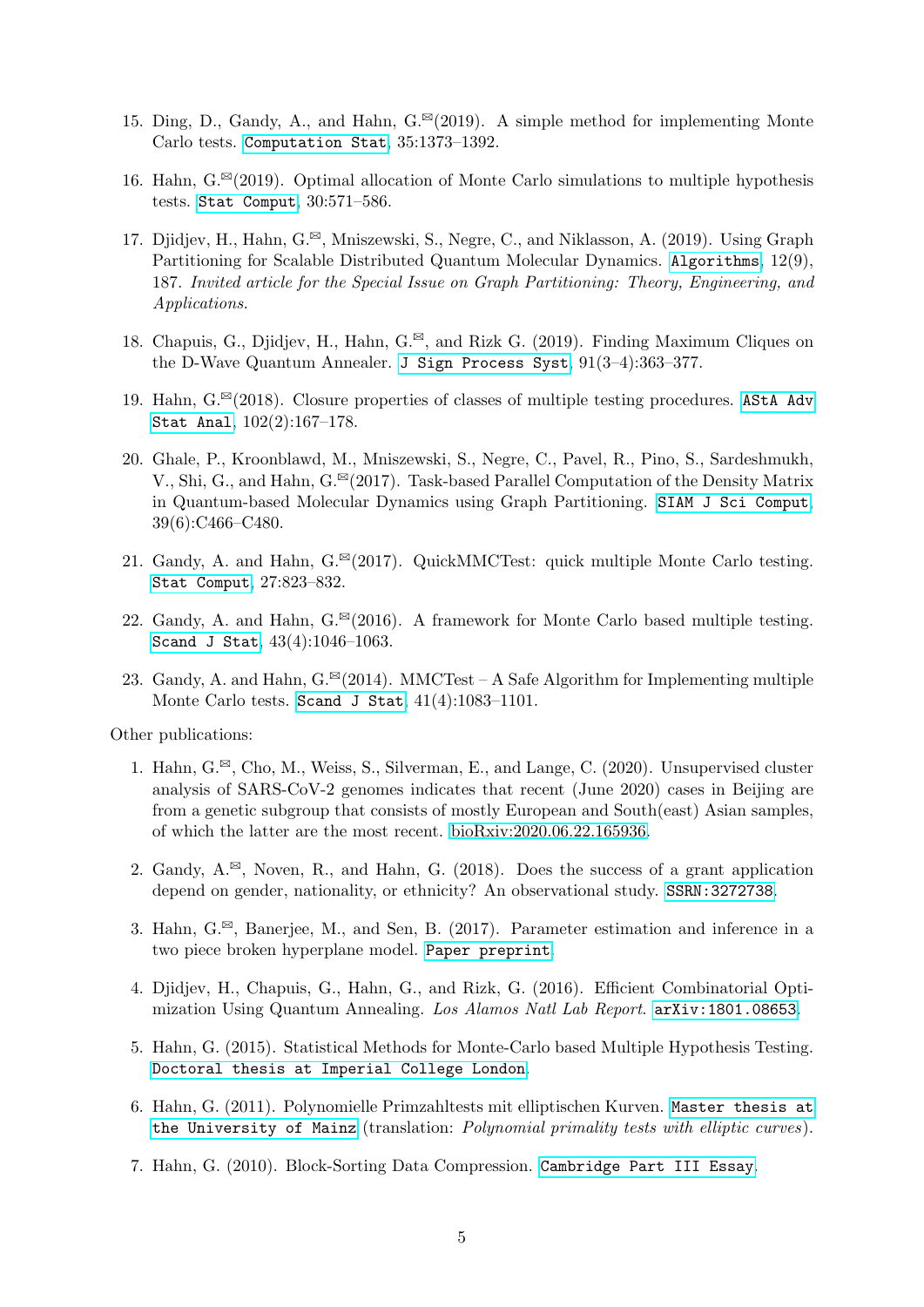8. Hahn, G. (2008). Parallelisierte Faktorisierung mit dem Quadratischen Sieb. [Bachelor](http://doi.org/10.25358/openscience-1393) [thesis at the University of Mainz](http://doi.org/10.25358/openscience-1393) (translation: Parallelised factorisation using the quadratic sieve).

Conference papers:

- 1. Pelofske,  $E^{\boxtimes}$ , Hahn, G., O'Malley, D., Diidiev, H., and Alexandrov, B. (2021). Boolean Hierarchical Tucker Networks on Quantum Annealers. [13th International Conference](https://doi.org/10.1007/978-3-030-97549-4_40) [on Large-Scale Scientific Computing LSSC 2021](https://doi.org/10.1007/978-3-030-97549-4_40) and [arXiv:2103.07399.](https://arxiv.org/abs/2103.07399)
- 2. Pelofske, E., Hahn, G.<sup> $\boxtimes$ </sup>, and Djidjev, H. (2021). Reducing quantum annealing biases for solving the graph partitioning problem. Computing Frontiers Conference CF'21 and [arXiv:2103.04963.](https://arxiv.org/abs/2103.04963)
- 3. Barbosa, A., Pelofske, E., Hahn, G. $^{\boxtimes}$ , and Djidjev, H. (2020). Optimizing embeddingrelated quantum annealing parameters for reducing hardware bias. [PAAP 2020: Parallel](https://doi.org/10.1007/978-981-16-0010-4_15) [Architectures, Algorithms and Programming](https://doi.org/10.1007/978-981-16-0010-4_15) and [arXiv:2011.00719.](https://arxiv.org/abs/2011.00719)
- 4. Pelofske, E., Hahn, G. $^{\boxtimes}$ , and Djidjev, H. (2020). Advanced unembedding techniques for quantum annealers. IEEE Intl Conference on Rebooting Computing 2020 and [arXiv:2009.05028.](https://arxiv.org/abs/2009.05028)
- 5. Pelofske, E., Hahn, G.<sup> $\Xi$ </sup>, and Djidjev, H. (2020). Advanced anneal paths for improved quantum annealing. [IEEE Quantum Week QCE20](https://public.lanl.gov/djidjev/papers/Advanced_anneal_paths_for_improved_quantum_annealing.pdf) and [arXiv:2009.05008.](https://arxiv.org/abs/2009.05008)
- 6. Pelofske, E. $^{\boxtimes}$ , Hahn, G., and Djidjev, H. (2019). Peering into the Anneal Process of a Quantum Annealer. [The 20th Intl Conference on Parallel and Distributed Compu](https://www.pdcat.org/program.pdf)ting, [Applications and Technologies PDCAT 2019](https://www.pdcat.org/program.pdf) and [arXiv:1908.02691](https://arxiv.org/abs/1908.02691).
- 7. Pelofske,  $E^{\boxtimes}$ , Hahn, G., and Djidjev, H. (2019). Optimizing the spin reversal transform on the D-Wave 2000Q. [Proceedings of the IEEE Intl Conference on Rebooting Computing](https://doi.org/10.1109/ICRC.2019.8914719) [2019](https://doi.org/10.1109/ICRC.2019.8914719) and [arXiv:1906.10955](https://arxiv.org/abs/1906.10955).
- 8. Pelofske,  $E^{\boxtimes}$ , Hahn, G., and Djidjev, H. (2019). Solving large Minimum Vertex Cover problems on a quantum annealer. [Proceedings of the Computing Frontiers Conferen](https://dl.acm.org/citation.cfm?doid=3310273.3321562)ce [CF'19](https://dl.acm.org/citation.cfm?doid=3310273.3321562) and [arXiv:1904.00051](https://arxiv.org/abs/1904.00051).
- 9. Pelofske, E. $\mathbb{B}$ , Hahn, G., and Diidjev, H. (2019). Solving large Maximum Clique problems on a quantum annealer. [Proceedings of the Intl Workshop on Quantum Technology](https://www.springer.com/us/book/9783030140816) [and Optimization Problems QTOP 2019](https://www.springer.com/us/book/9783030140816) and [arXiv:1901.07657](https://arxiv.org/abs/1901.07657).
- 10. Hahn, G. and Djidjev, H. (2017). Reducing Binary Quadratic Forms for More Scalable Quantum Annealing. [IEEE Intl Conference on Rebooting Computing 2017](http://icrc.ieee.org/files/2017/11/icrc2017-program_v8.pdf) and [arXiv:1801.08652](https://arxiv.org/abs/1801.08652).
- 11. Chapuis, G., Djidjev, H., Hahn, G., and Rizk, G. (2017). Finding Maximum Cliques on a Quantum Annealer. [Proceedings of the Computing Frontiers Conference CF'17](https://dl.acm.org/citation.cfm?doid=3075564.3075575) and [arXiv:1801.08649v1](https://arxiv.org/abs/1801.08649v1).
- 12. Pino, S., Kroonblawd, M., Ghale, P., Hahn, G., Sardeshmukh, V., Shi, G., Djidjev, H., Negre, C., Pavel, R., Bergen, B., Mniszewski, S., and Junghans, C. (2015). Task-based parallel computation of the density matrix in quantum-based molecular dynamics using graph partitioning. [Supercomputing sc15](http://sc15.supercomputing.org/sites/all/themes/SC15images/tech_poster/tech_poster_pages/post247.html) and [poster pdf](http://www.cantab.net/users/ghahn/preprints/CoDesignSummerSchool2015poster3.pdf).
- 13. Djidjev, H., Hahn, G., Mniszewski, S., Negre, C., Niklasson, A., and Sardeshmukh,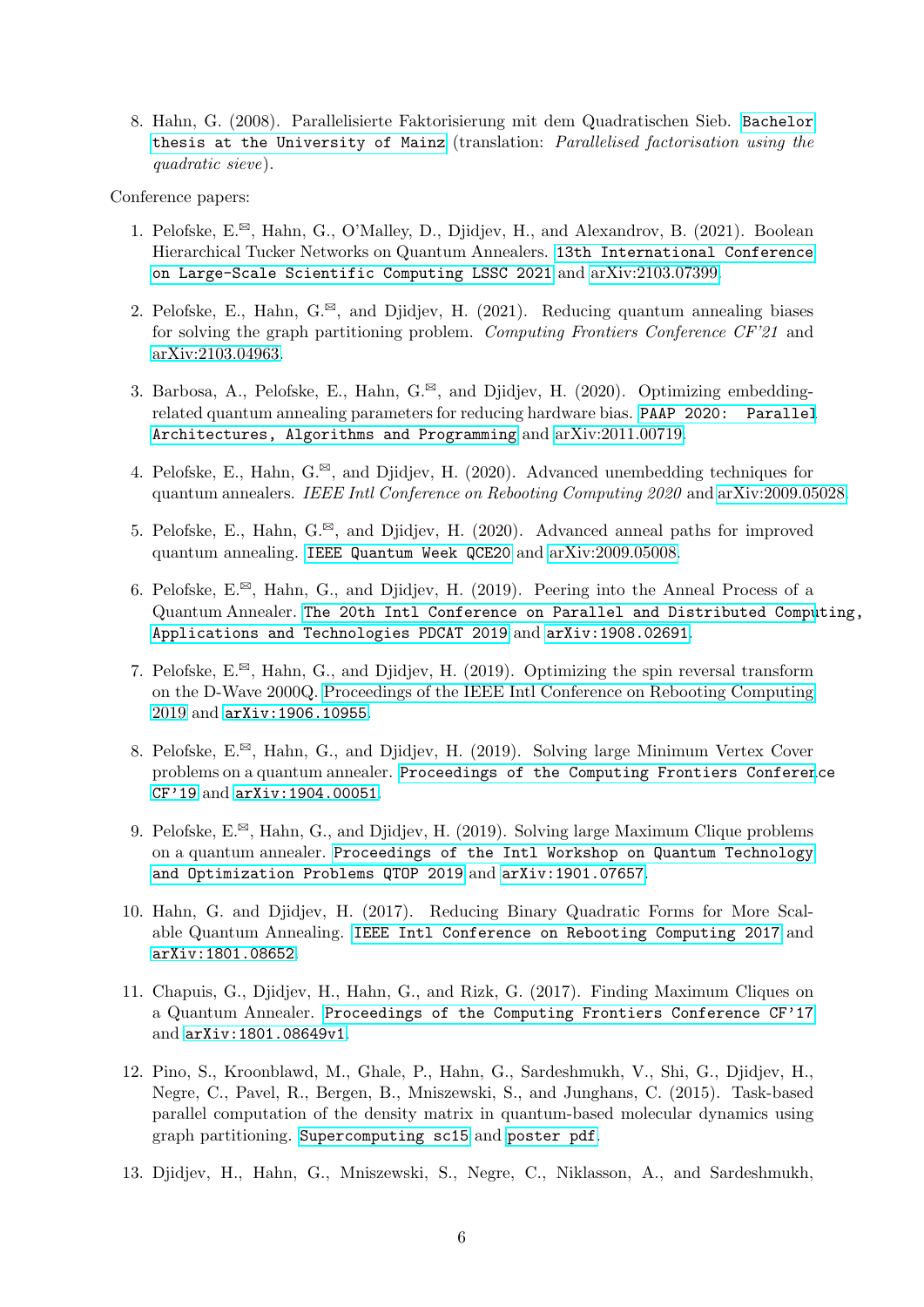V. (2015). Graph Partitioning Methods for Fast Parallel Quantum Molecular Dynamics. [SIAM Workshop on Combinatorial Scientific Computing \(CSC16\)](http://www.eecs.wsu.edu/~assefaw/CSC16/Accepted.html) and [arXiv:1605.01118](http://arxiv.org/abs/1605.01118).

Preprints/ Under review:

- 1. Hahn, G., Lee, S., Prokopenko, D., Abraham, J., Novak, T., Hecker, J., Cho, M., Khurana, S., Baden, L., Randolph, A., Weiss, S., and Lange, C. (2022). Unsupervised outlier detection applied to SARS-CoV-2 nucleotide sequences can identify sequences of common variants and other variants of interest. [bioRxiv:2022.05.16.492178.](https://doi.org/10.1101/2022.05.16.492178) Under review.
- 2. Hahn, G., Lee, S., Prokopenko, D., Novak, T., Hecker, J., Khurana, S., Baden, L., Randolph, A., Weiss, S., and Lange, C. (2022). Unsupervised genome-wide cluster analysis: nucleotide sequences of the omicron variant of SARS-CoV-2 are similar to sequences from early 2020. [bioRxiv:2021.12.29.474469.](https://doi.org/10.1101/2021.12.29.474469) Under review.
- 3. Hahn,  $G^{\boxtimes}$ , Lutz, S., Laha, N., and Lange, C. (2022). A framework to efficiently smooth L1 penalties for linear regression. [bioRxiv:2020.09.17.301788.](https://doi.org/10.1101/2020.09.17.301788) Under review.
- 4. Hahn,  $G^{\boxtimes}(2019)$ . Lossless manipulation of QUBO and Ising connectivity structures. Draft in preparation.
- 5. Hahn,  $G^{\boxtimes}(2019)$ . Solving NP-complete problems with projections. Draft in preparation.

# Selected invited talks and posters

- 1. International Genetic Epidemiology Society IGES 2020, invitation to speak at the special session on the genetic epidemiology of COVID-19 on 04 July 2020.
- 2. Invited talk on "Preprocessing a QUBO for Quantum Annealing" at the D-Wave Users Meeting in Newport, RI, from 23–25 Sept 2019 funded by Los Alamos National Laboratory.
- 3. Invited talk on "Preprocessing a QUBO for Quantum Annealing" in the Information Science and Technology Seminar Speaker Series of Los Alamos National Laboratory, 04 June 2019.
- 4. Invited talk on "Computational effort of multiple hypothesis testing" at the Jerusalem Joint Statistical Event 2018 in Jerusalem, Israel, 20 Dec 2018.
- 5. Invited talk of equal title in the Stat/Data/UQ Seminar Series of the Statistics Department of the University of Manchester, 20 Nov 2018.
- 6. Invited talk on "Quadratic unconstrained binary optimisation and recent advances in quantum annealing" in the CQIF Seminar Series of the Statistical Laboratory of the University of Cambridge, 08 Nov 2018.
- 7. Lecture on "Selected topics in Multiple Hypothesis Testing and Quantum Annealing" in the ASG Data Sciences Seminar of Lawrence Livermore National Laboratory, 11 Sept 2018.
- 8. Invited talk on "Recent Advances in Quantum Annealing and Outlook on its Potential in Statistics" at the Isaac Newton Institute, University of Cambridge, 12 Apr 2018.
- 9. Invited [poster](http://www.cantab.net/users/ghahn/preprints/salishan.pdf) presentation at the [Salishan Conference on High-Speed Computing 2017](http://salishan.ahsc-nm.org/2017.html) at the Salishan Lodge in Gleneden Beach, OR, from 24–27 Apr 2017.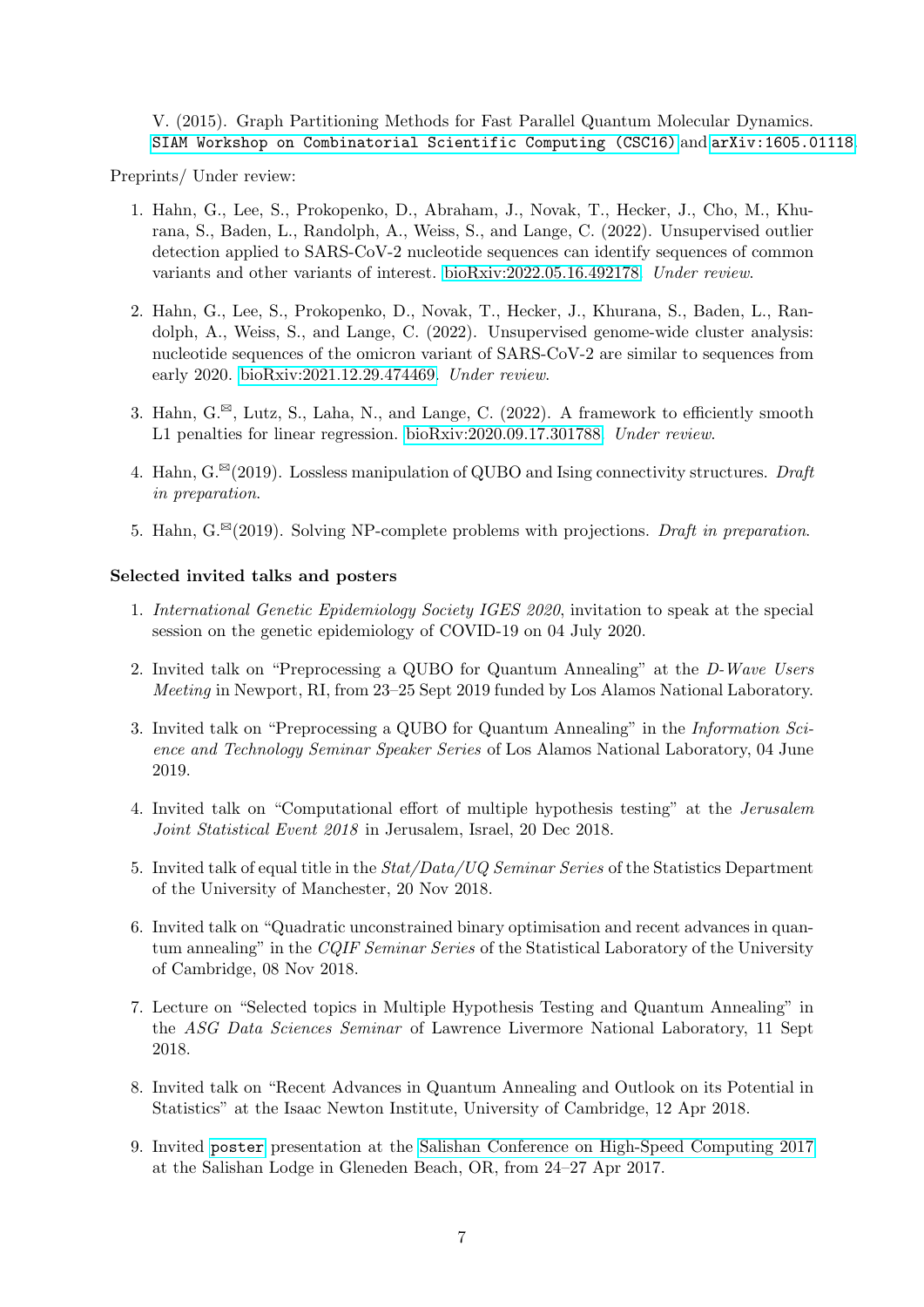- 10. Invited talk for the contributed session High and infinite dimensional time series analysis at ERCIM 2016 (CMStatistics) in Seville, Spain, from 09–11 Dec 2016.
- 11. Invited talk at the Spotify headquarters in New York on "Monte Carlo based Multiple Testing", 20 Oct 2016.
- 12. Lecture in the CCS-6 Statistical Sciences Seminar Series of Los Alamos National Laboratory on "A Framework for Monte Carlo based Multiple Testing", 22 Sep 2016.

# Software packages

- 1. Author and maintainer of the R-packages [fastOnlineCpt](https://cran.r-project.org/package=fastOnlineCpt), [smoothedLasso](https://cran.r-project.org/package=smoothedLasso), [locStra](https://cran.r-project.org/package=locStra), and [BayesProject](https://cran.r-project.org/package=BayesProject) on CRAN. Written in  $R$  and  $C++$ .
- 2. Co-author of the sime test R-package on CRAN, specifically author of the class methods. Written in  $R$ .
- 3. Author of the [ecpp](http://trac.sagemath.org) package for [SAGE](http://www.sagemath.org/). Written in SAGE/Python.
- 4. Contributor to the [VOTCA](http://www.votca.org/) package for molecular dynamics simulation (modules for spline fitting, maintenance of analysis modules, documentation, php scripts for webpage) of the Max Planck Institute for polymer research, Germany. Written in  $C_{++}$ .
- 5. Contributor to the PROGRESS package for quantum molecular dynamics at Los Alamos (specifically graph partitioning methods of the density matrix to speed up computations). Written in  $C_{++}$ . Internal use at Los Alamos National Laboratory only.
- 6. The [MMCTest](http://onlinelibrary.wiley.com/doi/10.1111/sjos.12085/abstract) algorithm (see publications) has been made available for [MathWorks](http://www.mathworks.com/matlabcentral/fileexchange/49906-efficient-and-safe-monte-carlo-testing-with-multiple-comparisons-correction) by independent author Dylan Muir. Written in Matlab.

### Scholarship awards, Travel grants, Prizes

Academic scholarships and awards:

- 1. Extension of my EPSRC doctoral prize fellowship for a two month teaching commitment at Imperial College London in Jan and Feb 2017 (£4,300).
- 2. EPSRC post-doctoral prize fellowship of £47,094 to continue research at Imperial College London for one year (06 Jun 2016 to 30 Sept 2017).
- 3. Roth scholarship to cover living expenses in London (academic years 2012–15): £15,590 (per annum) for a period of 2.5 years (total £38,975).
- 4. DAAD scholarship: external funding of  $\epsilon$ 12,000 (academic year 2011–12) provided by the German Academic Exchange Service DAAD.
- 5. EPSRC (Engineering and Physical Sciences Research Council) scholarship to cover university fees at Imperial College London from 2011–15: £3,732 (per annum) for 3.5 years (total £13,062).
- 6. Erasmus scholarship for one exchange semester in Spain in 2011 ( $\epsilon$ 2,000).

#### Research grants:

1. Faculty Researcher Guest Agreement invite to Los Alamos National Laboratory from 05 May to 08 June 2019 to participate in research on D-Wave's spin reversal (\$7,500).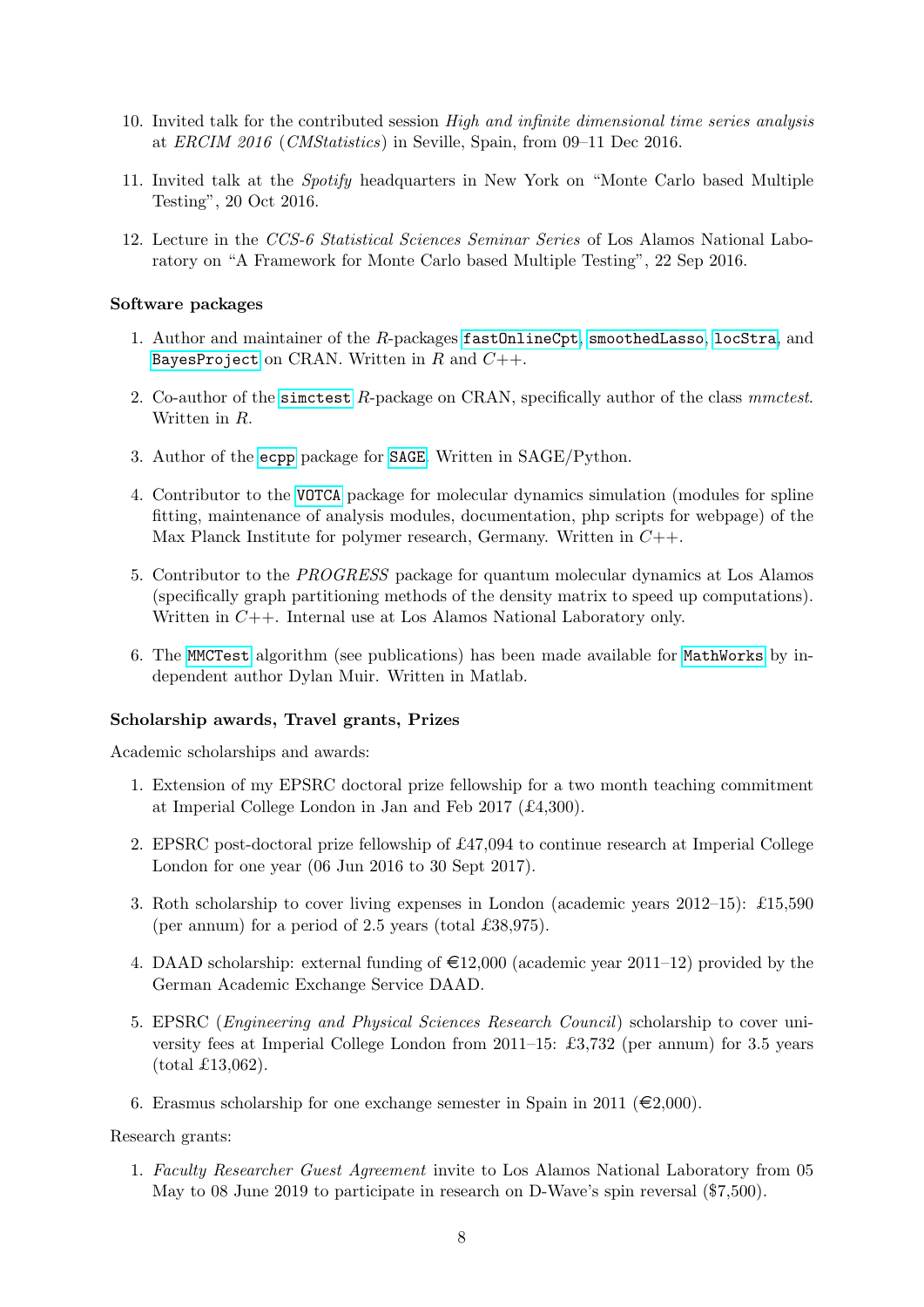- 2. VSP (visiting scientists and professionals) invite to Lawrence Livermore National Laboratory from 06 Aug to 15 Sept 2018 to participate in current laboratory research (\$16,500).
- 3. Award of a *Research Impulse* grant by Imperial College London for a talk at the  $10<sup>th</sup>$ International Conference on Multiple Comparison Procedures from 20–23 Jun 2017 (£850).
- 4. Grant for a two-month research project (May and Jun 2017) on Gender bias in grant application success rates at Imperial College London (£4,300).
- 5. LDRD Rapid Response project funding for "Preprocessing Methods for Scalable Quantum Annealing" at Los Alamos National Laboratory in Mar and Apr 2017 (\$8,000).
- 6. ISTI NSEC project funding for "Efficient combinatorial optimization using quantum computing" at Los Alamos National Laboratory in Aug and Sept 2016 (\$10,000).
- 7. Invitation by Los Alamos National Laboratory to participate at its IS&T Co-Design Summer School from May to Aug 2015 (\$12,000 stipend and \$1,300 travel grant).

Other awards:

- 1. Travel grant by Los Alamos National Laboratory to present at the IEEE Intl Conference on Rebooting Computing 2019 in San Mateo, CA, from 06–08 Nov 2019 (\$1,500).
- 2. Travel grant by Los Alamos National Laboratory to present at the D-Wave Users Meeting in Newport, RI, from 23–25 Sept 2019 (\$600).
- 3. Travel grant by Los Alamos National Laboratory to present at the Computing Frontiers Conference CF'19 in Alghero, Sardinia, Italy, from 30 April to 02 May 2019 (\$1,400).
- 4. Travel grant by Los Alamos National Laboratory to present at the IEEE Conference on Rebooting Computing in Washington, DC, from 06–07 Nov 2017 (\$500).
- 5. Invitation to the Salishan Conference on High-Speed Computing 2017 from 24–27 Apr 2017 which included flights, rental car and accommodation (total \$890).
- 6. Travel grant by Los Alamos National Laboratory to participate in the D-Wave "Qubits" Users Conference in Santa Fe, NM, from 27–29 Sep 2016 (\$300).
- 7. Winner in category Materials Science and Spot Award (\$250) for best interdisciplinary work at the 2015 Student Symposium poster competition, Los Alamos, Aug 2015.
- 8. EPSRC travel grant for the JSM2014 (Joint Statistical Meeting) conference in Boston, MA, and a research visit at Columbia University in New York, NY, in Aug 2014 (total £2,300).
- 9. Imperial College London yearly travel grants: £500 (per annum) for a period of 3.5 years from 2011 to 2015 (total £1,750).
- 10. Winner of best statistics poster  $(E200)$  twice during internal poster competitions of the Mathematics Department of Imperial College London, 13 Mar 2012 and 07 Mar 2014.

# Additional information

 $\triangleright$  Language skills: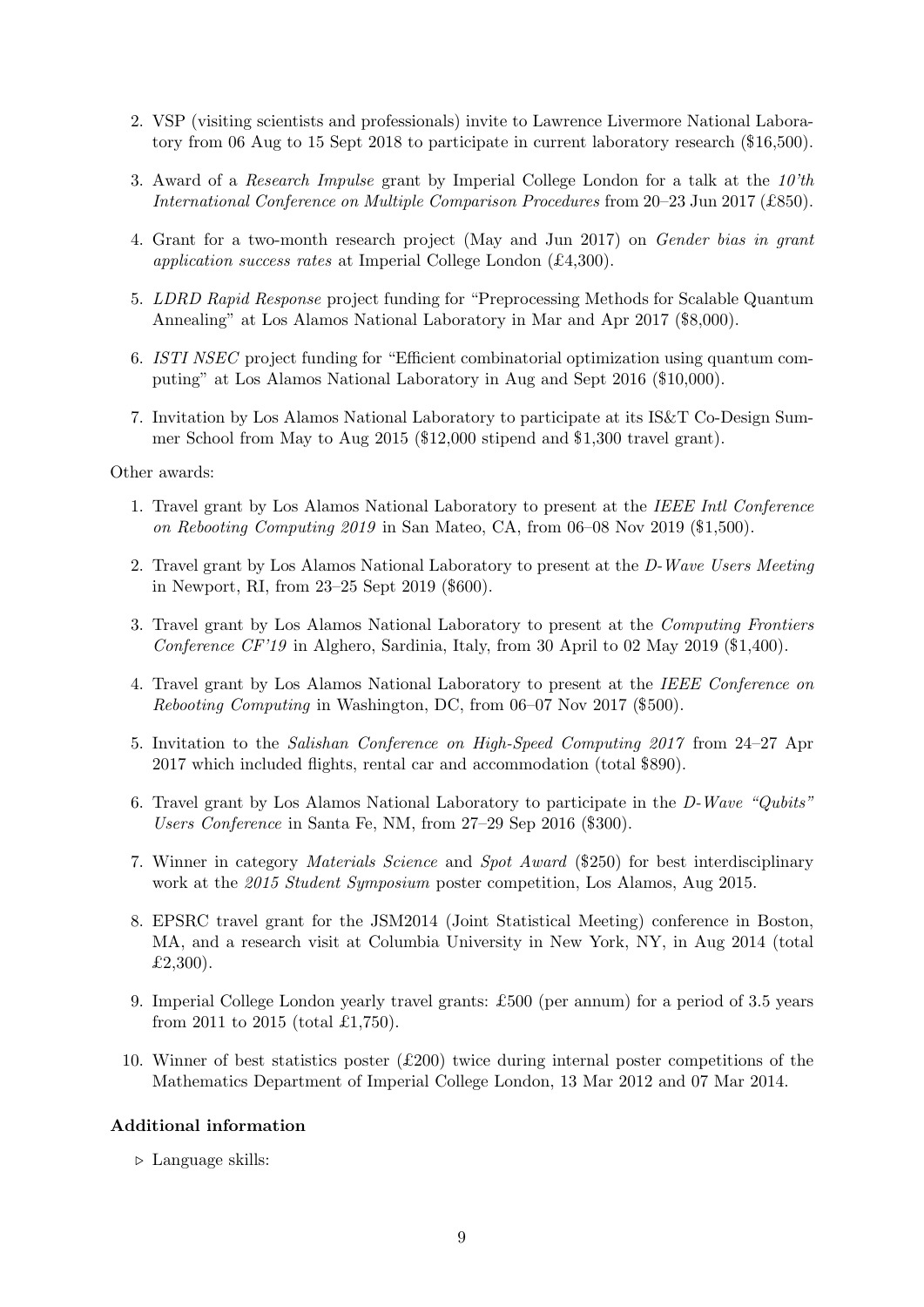- 1. German (native speaker)
- 2. English (IELTS score of 8.0 in 2010, lived in the U.K. and the USA for 11 years)
- 3. Spanish (advanced level C.1)
- 4. French (advanced level 5 out of 6)
- $\triangleright$  Computing skills:
	- 1. daily use: R, Python, LATEX
	- 2. proficient: Java, Borland Delphi, SAGE, Matlab, Maple, MuPAD
	- 3. other: C++, Singular, Pascal, Logo, text processing.
- $\triangleright$  Promoted to become a member of the German Physical Society DPG (*Deutsche Physikalis*che Gesellschaft) in 2005 after having achieved the best Abitur result in physics at my high school.
- $\triangleright$  Lifelong member and *Scholar* (admitted as a Scholar in a ceremony on 01 Dec 2010 based on exam results) of Churchill College, University of Cambridge.
- $\triangleright$  Lifelong member of the International House community and residential member of the first International House in New York City ("i-house") in 2015/6.
- $\triangleright$  Peer reviewer for the following journals: Biometrika, Computational Statistics and Data Analysis, Statistics and Probability Letters, Journal of Statistical Planning and Inference, Statistics, Estudios de Economia, Pattern Recognition Letters. Regular contributor to the AMS Mathematical Reviews.
- $\triangleright$  Member of the Royal Statistical Society of Great Britain (RSS) and attendee of various meetings in London.

# Organised conferences

. Young Statisticians' Meeting YSM2013 at Imperial College London from 04–05 Jul 2013: Organiser (and head of the organising committee) of YSM, a yearly conference with around 100 participants from the United Kingdom and Europe. The invited guests included the current president and the immediate past-president of the Royal Statistical Society.

# Selected contributed talks and posters

- 1. 9th International Conference on Computational Advances in Bio and Medical Sciences in Miami, FL, from 15–17 Nov 2019.
- 2. IEEE Intl Conference on Rebooting Computing 2019 in San Mateo, CA, from 06–08 Nov 2019.
- 3. Joint Statistical Meeting JSM2019 in Denver, CO, from 27 Jul to 01 Aug 2019.
- 4. International Conference on Computing Frontiers ACM 2019 in Alghero, Sardinia, Italy from 30 April to 02 May 2019.
- 5. IEEE Intl Conference on Rebooting Computing 2017 in Washington, DC, from 06–07 Nov 2017.
- 6. Joint Statistical Meeting JSM2017 in Baltimore, MD, from 29 Jul to 03 Aug 2017.
- 7. 10th International Conference on Multiple Comparison Procedures MCP2017 at the Uni-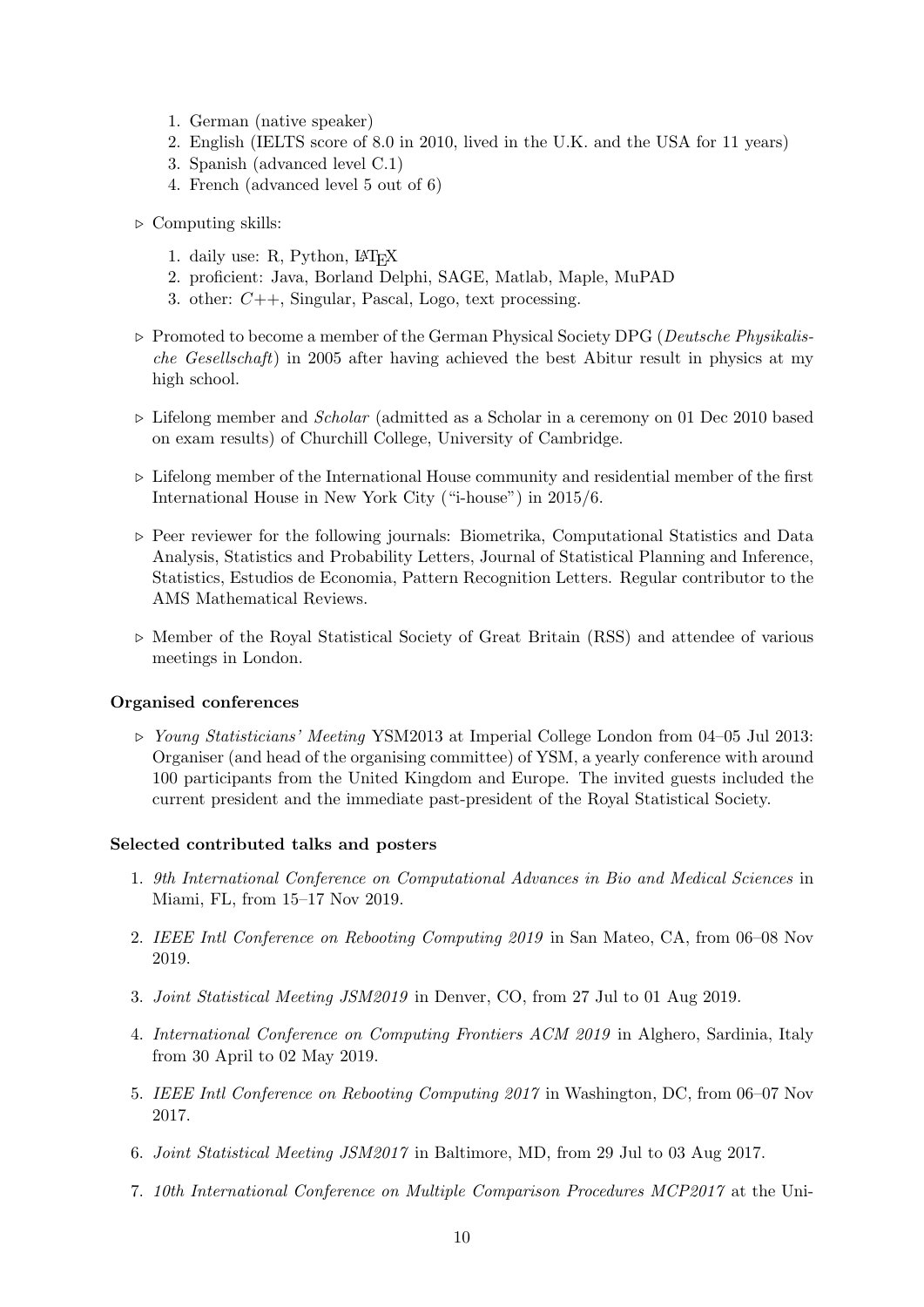versity of California in Riverside, CA, from 20–23 Jun 2017.

- 8. Joint Statistical Meeting JSM2016 in Chicago, IL, from 30 Jul to 04 Aug 2016.
- 9. Joint Statistical Meeting JSM2015 in Seattle, WA, from 08–13 Aug 2015.
- 10. Joint Statistical Meeting JSM2014 in Boston, MA, from 02–07 Aug 2014.
- 11. 11th International Conference on Monte Carlo and Quasi-Monte Carlo Methods in Scientific Computing (MCQMC2014) in Leuven, Belgium, from  $06-11$  Apr 2014.
- 12. German Probability and Statistics Days in Ulm, Germany, from 04–07 Mar 2014.
- 13. 8th International Conference on Multiple Comparison Procedures MCP2013 at the University of Southampton, UK, from 09–11 Jul 2013.
- 14. DAGStat2013 conference in Freiburg, Germany, from 18–23 Mar 2013.
- 15. German Probability and Statistics Days in Mainz, Germany, from 06–09 Mar 2012.
- 16. Presentation of my Part III essay topic data compression during the Students' Part III Seminar Series, Department of Mathematics, University of Cambridge, on 10 Mar 2010.

# Teaching

- 1. Teaching at Imperial College London from 2011 to 2019:
	- $\triangleright$  Quarterly demonstration for various courses: M1M(Comp) Matlab, Civil Eng Year 1, Electrical Eng Year 2 Stats, M2S2 Statistical Modelling I, M1M(Comp) Maple, M1S Probability & Statistics I, M2S1 Probability & Statistics II, M4SC Scientific Computation.
	- $\triangleright$  Taught the two day course LaTeX, R, and Sweave for new masters students at Imperial College London on 06 and 07 Oct 2016.
	- $\triangleright$  Personal tutoring for SAT examinations while at Imperial College London in 2013 and personal tutoring for statistics courses while at Columbia University in 2015–16.
	- $\triangleright$  Lecturer of the course *M5MS11 Statistics for Extreme Events* in the Spring term of 2017. This course is a module in the statistics master programme of Imperial College London. Since I had full lecturing responsibilities I also ran weekly office hours, offered regular problem classes and problem sheet grading, set the exam, supervised the examination, graded all exam papers and approved the final marking scheme.
	- $\triangleright$  June 2016 to Spring 2019: Co-supervision of a Ph.D. student in the Mathematics Department of Imperial College London (of Professor Axel Gandy). My co-supervision included giving assistance and feedback on publication writing, cross-checking of proofs and help with paper submissions.
- 2. Teaching at the T.H. Chan School of Public Health of Harvard University from 2019–22:
	- $\triangleright$  Instructor of the course BST 234 (Introduction to Data Structures and Algorithms) together with Professor Christoph Lange from 2019–2021. BST 234 is one of the core courses in the Biostatistics Ph.D. program.